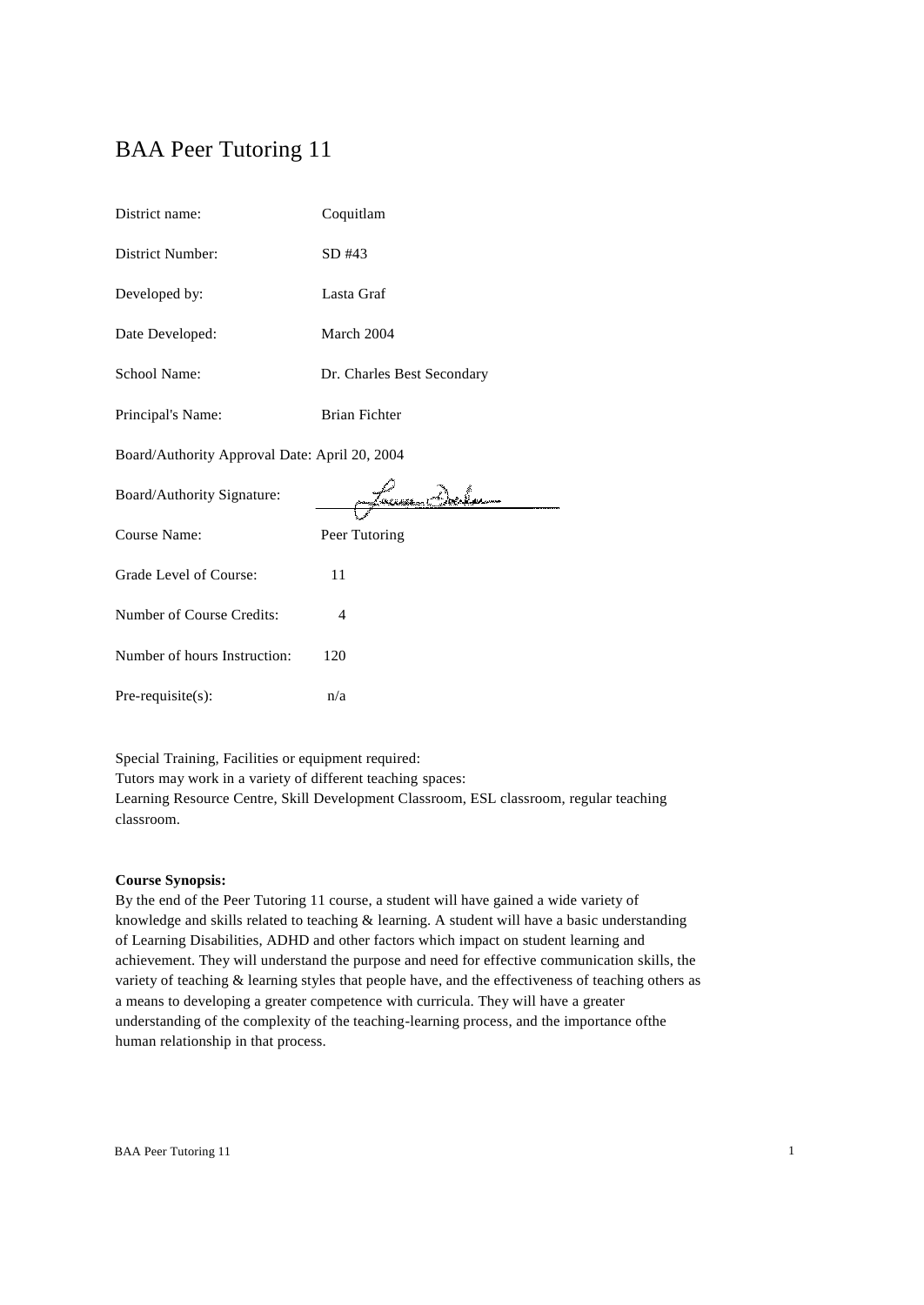In terms of skills, a student tutor will be able to investigate and assess possible reasons behind a tutee's learning difficulties, be able to actively engage the tutee in his/her learning, and be able to utilize teaching strategies to help motivate and address the learning needs of the tutee. They will be able to use their creative talents in developing/adapting materials to support their tutee. They will be able to gain more confidence through practicing independence and leadership skills. Most importantly, they will gain a greater empathy and respect for their peers who struggle in school, and will become more self-reflective and more critical of generally held attitudes and stereotypes of students who do not succeed in school.

The Peer Tutoring 11 Course is a hands-on experiential learning program whereby the student will gain knowledge and skills that are essential in working with people. Along with gaining a broad understanding of the various issues/factors that impact on school achievement and performance, students will be able to develop effective communication and interpersonal skills, organizational skills, learning and study skills, and creative problem solving skills. Students will gain a greater appreciation and empathy for their peers, as well as a greater sense of personal satisfaction through helping others.

#### **Rationale:**

The Peer tutoring 11 course is important to students on many levels. It allows students to investigate their interests in working with people, especially if they are interested in pursuing a career in the human services realm (teaching, medical & health fields etc). It allows students to challenge themselves academically; that is, a tutor may need to practice and master an academic skill or knowledge base in order to effectively teach that to another student. The experiences in the course allow the student to develop an aspect of their own personality, such as learning to be more assertive, or more patient. The course provides the student with opportunities to develop effective communication and conflict resolution skills. In this way, the course allows the student to explore & improve their own learning styles, their own academic strengths and weaknesses, and their own emotional maturation. This course allows the tutor to gain a broader perspective of the emotional and psychological reasons behind school failure. It also allows students to begin to explore aspects of psychology and human nature in a way that encourages them to become more self-reflective, all the while they are reaching out.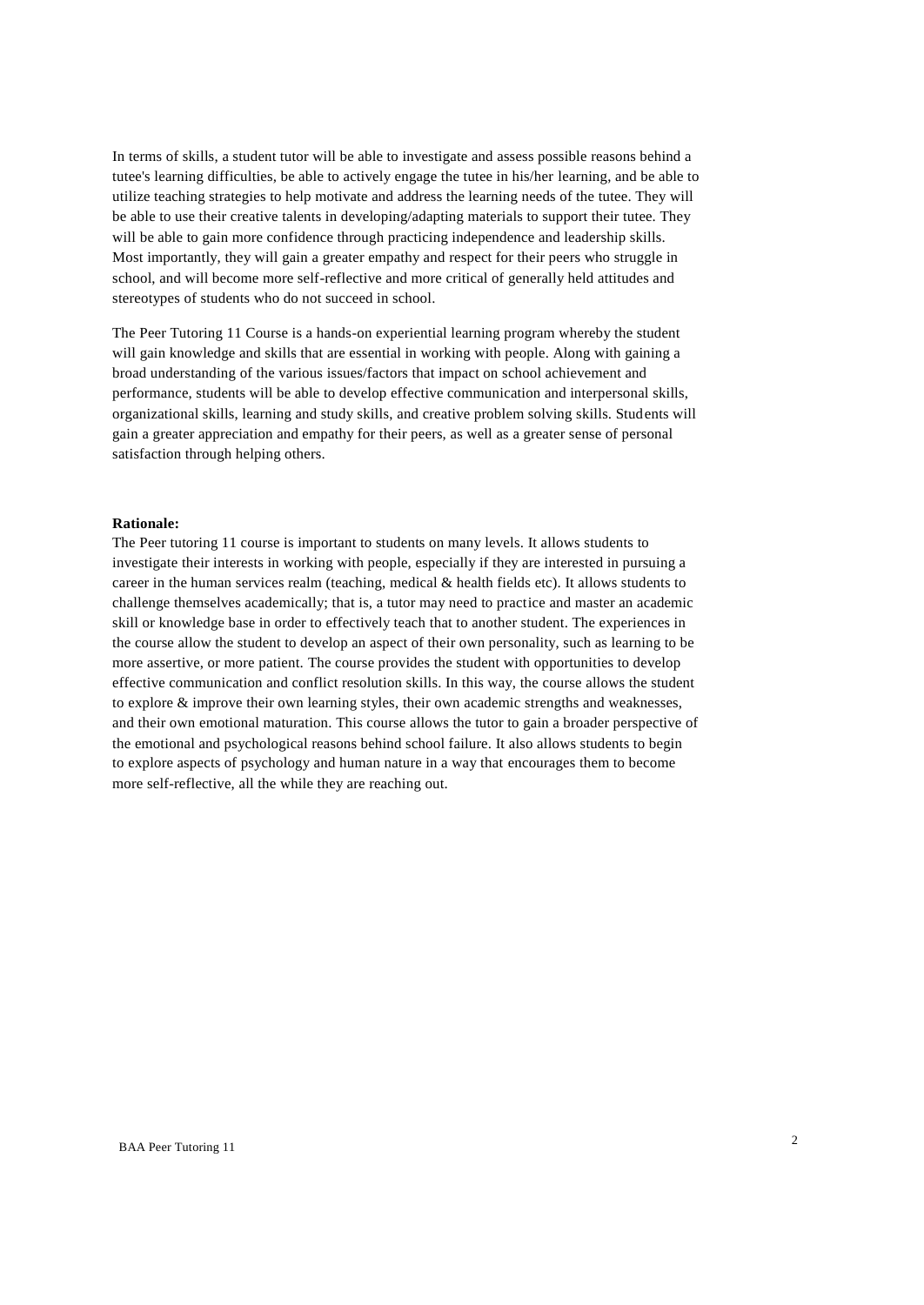#### **Organizational Structure & Learning Outcomes:**

### **Time Allotments:**

As the course is not presented in a traditional-sequential order, and as students learn at their own pace and acquire skills and at very different rates, there are no specific time allotments given to have students attain the learning outcomes. Each student takes as much or as little time as they need to achieve the goals, with instruction occurring on a day-to day basis, where outcomes are fully integrated with each other. Direct instruction to a large group occurs only briefly at the start ofthe course.

## **Curriculum Organizer: Reasons for school success/failure**

# **Topic #1: Learning disabilities**

*It is expected that students will...*

- $\bullet$  distinguish between the concept of a Learning Disability & a cognitive/intellectual disability or deficiency (slower learner)
- recognize adaptations or modifications support appropriate to the nature of a student's learning disability (reading, writing, math etc)

## **Topic #2: Attention/behavioural issues**

*It is expected that students will...*

- demonstrate an understanding between ADHD and ADD, as well as understand the impact of medications on this bio-chemical brain imbalance
- utilize behaviour management strategies to provide an optimal learning enviromnent for their tutee

# **Topic #3: Adapted vs Modified School Programs**

*It is expected that students will...*

- explain the difference between a modified and an adapted academic program
- adapt or modify support appropriate to the needs ofthe student with teacher direction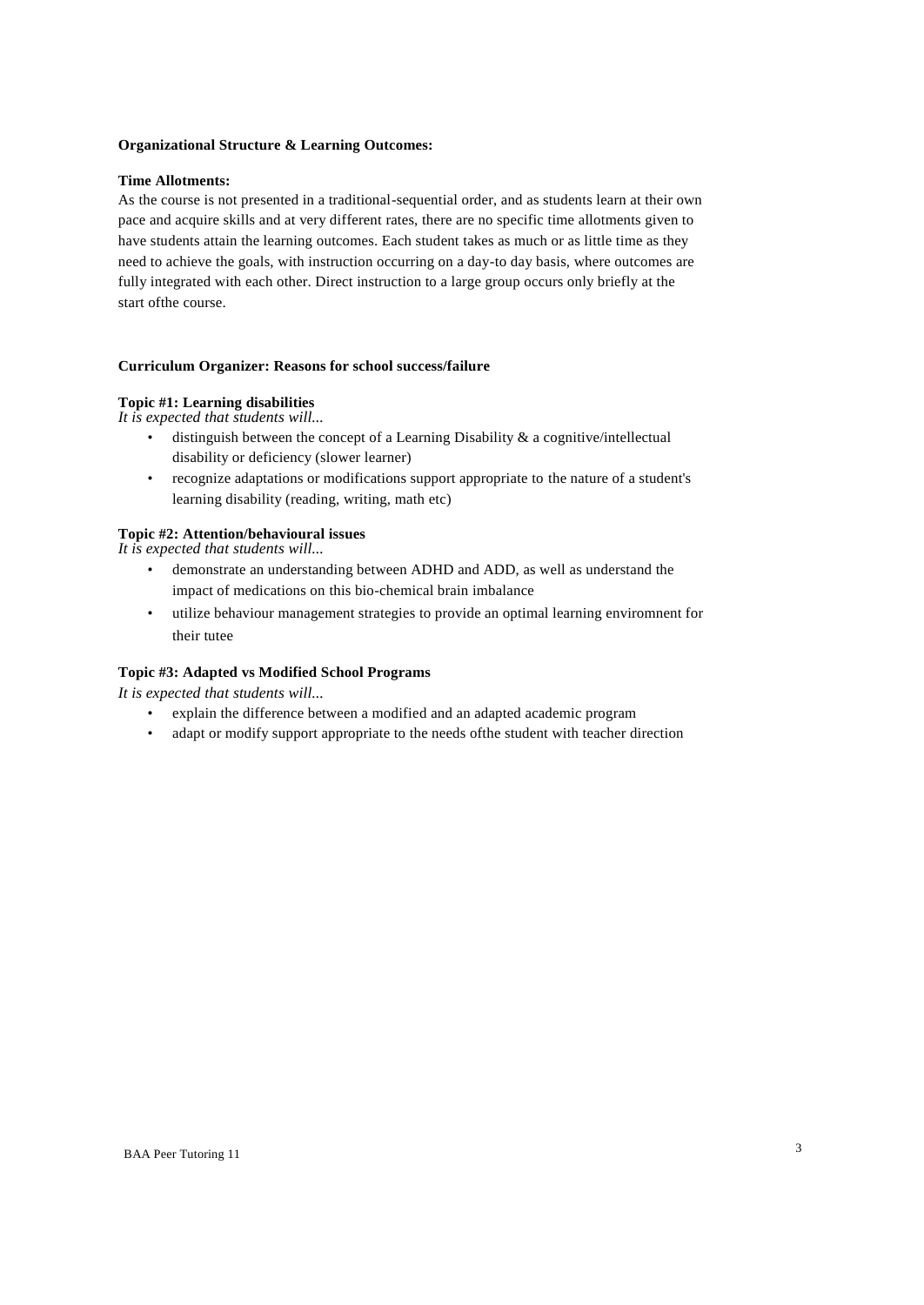## **Curriculum Organizer: Communication & teaching skills**

## **Topic #1: Verbal-language skills**

*It is expected that students will...*

- identify and use effective and appropriate language based communication skills when working with a tutee
- interpret  $\&$  paraphrase written text into accessible everyday language for their tutee
- identify and interpret more difficult vocabulary for their tutee
- express themselves clearly when speaking<br> **•** demonstrate respect for their type their te
- demonstrate respect for their tutee, their teacher  $\&$  their classroom when speaking

#### **Topic #2: Non-verbal skills**

*It is expected that students will...*

- demonstrate understanding of the benefits of using key visuals and graphic organizers when supporting learners
- demonstrate the use of key visuals & graphic organizers which are available to them
- create original visual-kinesthetic learning aids as needed( i.e. webs, mind maps etc)
- demonstrate the use of appropriate body language, vocal and facial expression when working with tutees
- explain the impact of body language and non-verbal communication when trying to communicate with another person, and in particular, when trying to teach a peer

# **Topic #3: Learning Styles**

*It is expected that students will...*

- discuss the three main learning styles (auditory, visual, kinesthetic)
- analyze and assess their own learning style
- recognize the learning style of a tutee and adjust their teaching methods and tools accordingly
- develop a variety of teaching techniques that incorporate all three learning styles . wherever possible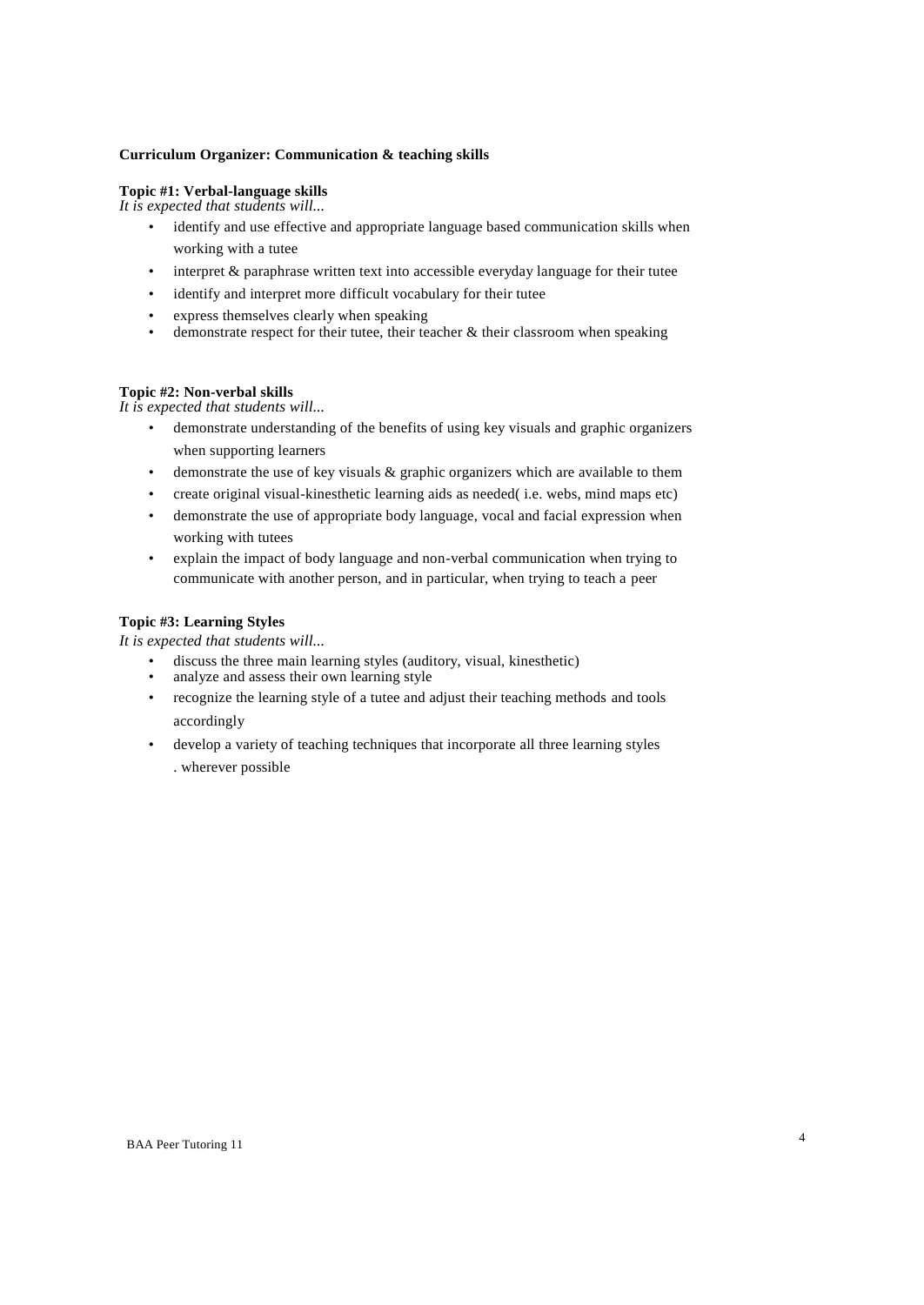# **Curriculum Organizer: The Importance of Perspective, Empathy, & Respect**

## **Topic #1: Self-esteem & fear of failure**

*It is expected that students will...*

- recognize and interpret tutee resistance and lack of motivation as a function of selfesteem issues, and fear of failure
- develop positive self-esteem in the tutee through continuous positive reinforcement, appropriate emotional support, and a sincere respect& empathy for the tutee's frustrations and fears
- develop opportunities for success through creative problem solving and scaffolding support of assignment completion

## **Topic #2: Socio-economic and other personal factors**

*It is expected that students will...*

- compare and contrast the impact of various socio-economic factors on a student's opportunities to learn, & their motivation to learn
- identify possible personal factors which may be affecting the tutee's success in school (such as lack of home support, family in crisis etc)
- recognize and support anxiety issues in tutees (especially test stress)

## **Topic #3: Relevance**

*It is expected that students will...*

- explain the relevance of school learning to the tutee in a way that emphasizes the future goals of that individual
- connect school topics (curriculum) to the outside world, to help tutees see the relevance of the material to their own lives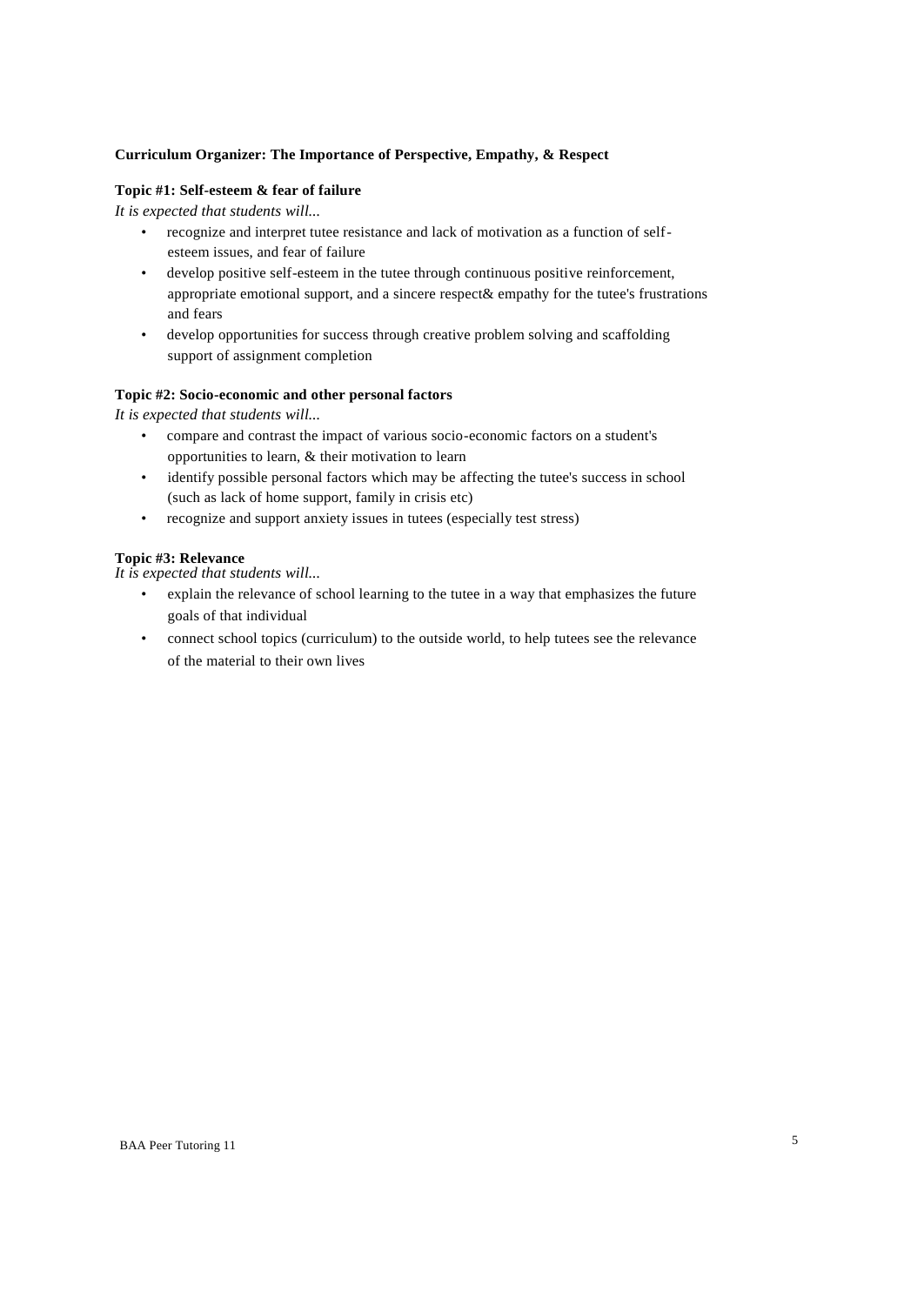#### **Instructional Components:**

#### **Activities, techniques, methods of instruction:**

- Direct instruction (Peer Tutor Training Day, and throughout the course)
- Indirect instruction through modeling
- Interactive instruction, group work & learning
- Independent practice and learning with a variety of tutees
- Practical creativity, on-the-spot thinking  $&$  problem solving
- Access to peer tutor manual which includes instructional tools
- Access to supplementary teaching/learning tools( i.e., key visual frameworks, graphic organizers, essay outlines etc)
- Access to supplementary text resources, over and above currently used classroom texts
- Hands-on learning, with direct teacher guidance as needed
- Scaffolding method: teacher support pulls away as tutor gains confidence & skill
- Tutor discussion & sharing opportunities
- Access to Internet resources
- Regular feedback and guidance through bi-monthly summary reports
- Teacher-tutor conferences, discussions

#### **Intent of Learning Outcomes (see Learning Outcomes page):**

#### **Curriculum Organizer: Reasons for school success/failure**

Topic #1: Learning Disabilities

Topic #2: Attention/behavioural issues

Topic #3: Adapted vs Modified School Programs

The learning outcomes that relate to these topics are intended to expand the student's knowledge base with respect to the variety of learners who are present in classrooms today, and to help them understand some of the biological, genetic, neurological and cognitive reasons for these differences. The intent is that the student will adjust their worldview based on the knowledge and experiences gained working with peers who struggle, and will appreciate and accept the idea of multiple intelligences.

## **Curriculum Organizer: Communication & teaching skills**

Topic #1: Verbal-language skills Topic #2: Non-verbal skills Topic #3: Learning Styles

The learning outcomes that relate to these topics are intended to expand the student's knowledge base with respect to the complex nature of communication and teaching skills. The intent is that students learn through practice and prompting to be more effective communicators; that students recognize those skills which they need to improve upon, and make a conscious effort to develop their skills through their role as a peer tutor. The intent, as well, is that they learn to recognize the learning styles of themselves and others in non-judgmental ways, and learn to adjust their teaching style to meet the needs of the learner.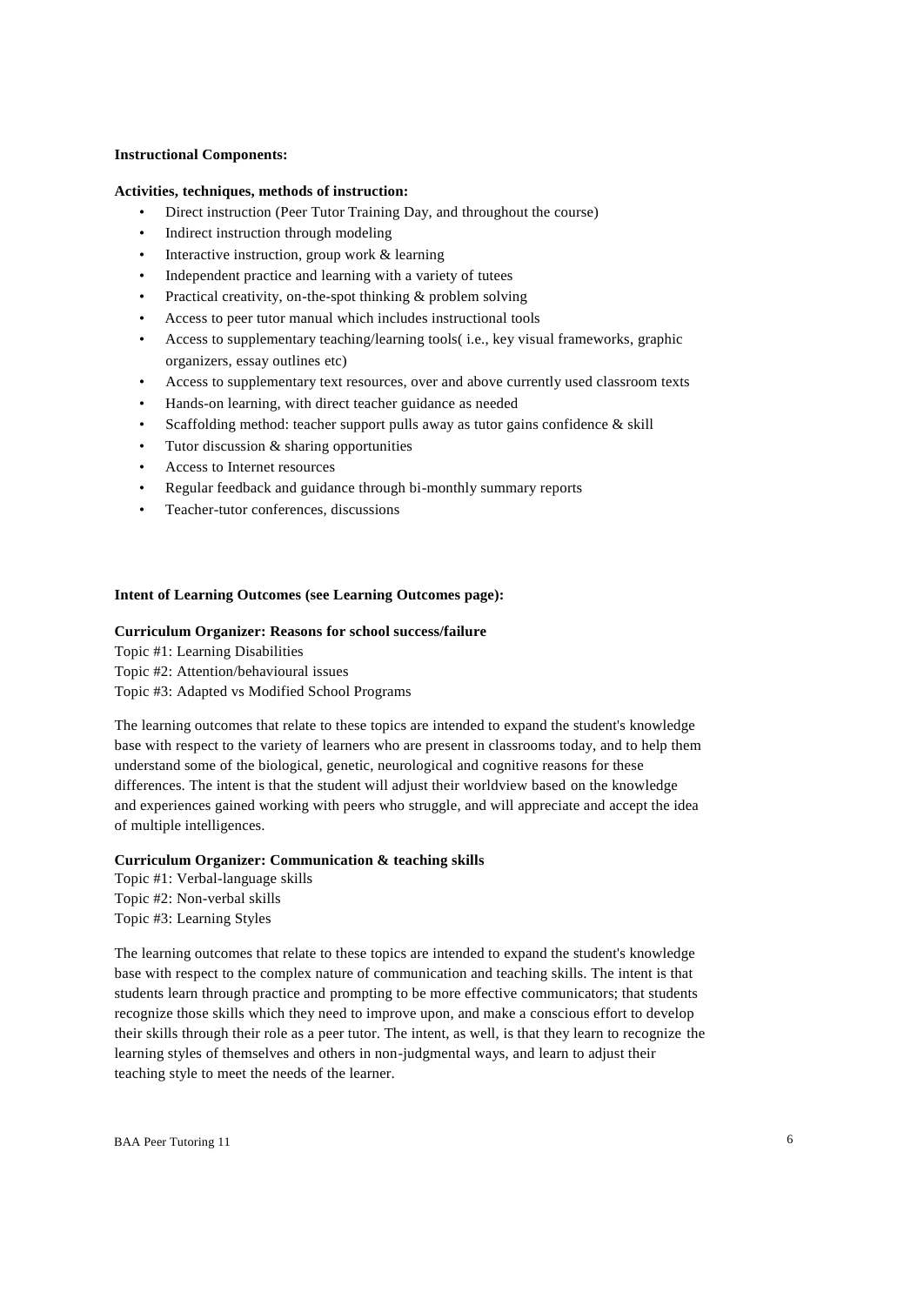## **Curriculum Organizer: The Importance of Perspective, Empathy, & Respect**

Topic #1: Self-esteem & fear of failure Topic #2: Socio-economic and other personal factors Topic #3: Relevance

The learning outcomes that relate to these topics are intended to expand the student's knowledge base with respect to the complexity ofthe human condition, and the impact of societal, cultural, and socio-economic factors on the individual's success in school. The intent is that students have a chance to see into another person's life and personal experience, to be able to learn greater empathy, and respect for the individual, regardless of school achievement or academic ability or success. The overall intent is to allow students to broaden their world-view by breaking down stereotypes and pre-conceptions through relevant interaction with peers who have a very different life/school experience than their own.

## **Assessment Components:**

- Effective formative assessment via:
	- o Clearly articulated and understood learning intentions and success criteria
	- o Questions posed by students, peers and teachers to move learning forward
		- **Discussions and dialogue**
	- o Feedback that is timely, clear and involves a plan
	- o Students are resources for themselves and others peer and self-assessment
	- o Student ownership

Formative assessment used to adapt learning experiences and inquiry plans on an on-going basis to meet specific learning goals.

Development, awareness and action, based upon metacognition intended to lead to learner independence and selfcoaching.

#### Summative Assessment:

Summative assessments will be determined as students demonstrate proficiency/mastery toward particular learning outcomes. Summative assessments and final grades will reflect the following:

- Students will work collaboratively with the teacher to determine summative achievement on assignments and letter grades based upon dialogue, and evidence of learning
- Behaviour and work habits will NOT be included when determining letter grades
- Marks will not be deducted for late work
- Extra credit and bonus marks will not be awarded
- Plagiarizing will not result in reduced marks/grades –the student will be required to demonstrate their learning authentically
- Attendance will not be considered toward letter grade
- Only individual learning demonstrated –no group marks will be used to determine grades
- Letter grades will reflect learning towards the learning outcomes articulated above
- Letter grades will be based upon criteria provided/agreed upon toward the learning outcomes
- Letter grades will be determined in relation to the learning outcomes not in comparison to the achievement of other students
- Poor work will not be assessed towards grades students will only be assessed on quality work
- Professional judgment and evidence will be used to determine final letter grade in consultation with the student
- Zeros will not be assigned to missed assignments all required assignments must be completed
- Formative or practice towards learning outcomes will not be included in final grade assessment
- Most recent evidence toward learning outcomes will be used to assign letter grades learning is not averaged over time